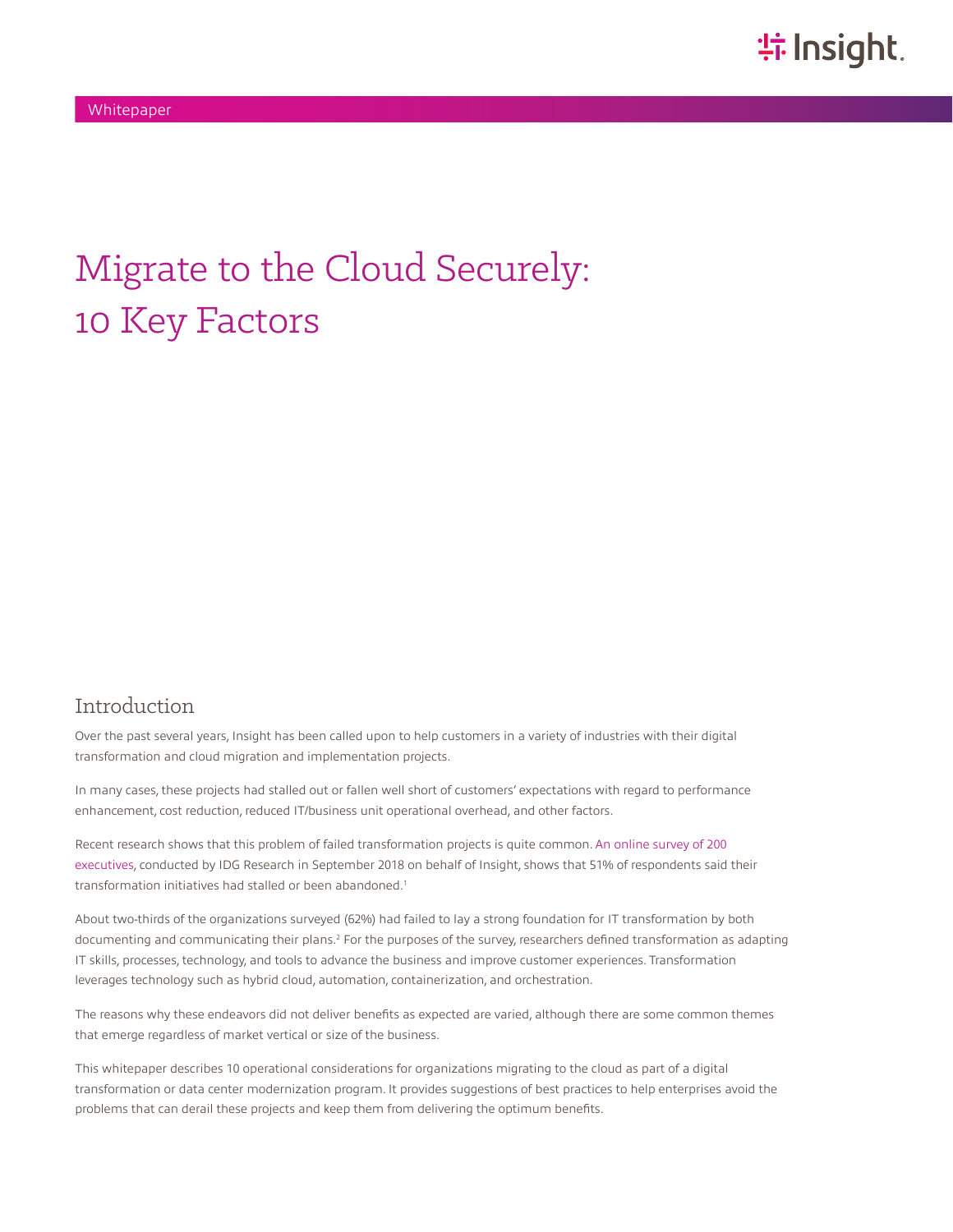### Key operational considerations



Imagine if a retailer began building and operating stores throughout the world without any thought to how this approach fits with the company's overall business strategy. Or imagine if a healthcare organization did the same with hospitals or a manufacturer with factories. For that matter, what if a company began hiring people with no definitive plans for what those people would do?

Operating without a central plan can result in severe cost overruns, resource allocation issues, and corporate chaos. And yet, most businesses have no idea how many cloud-based services they are consuming before they start migrating their IT environment to the cloud. There is no long-term strategy against which to execute.

One of the most important steps in migrating data, applications, and workloads to the cloud is developing a master strategy, along with other key steps, as listed in the infographic ["5 Steps to a Successful Cloud Journey](https://solutions.insight.com/getattachment/746d05a4-7b30-49ce-9fbb-a4e4d60e273f/5-Steps-to-Cloud-Success-infographic.aspx)," that guides the organization to achieving its goals with the cloud. The strategy should include measuring Key Performance Indicators (KPIs) to confirm that consumed service usage levels are appropriate, and to identify when improvements are needed.

[Insight Enterprises' 2019 Insight Intelligent Technology Index](https://www.insight.com/en_US/learn/content/gated/2019-intelligent-technology-index-ac1175.html), which is based on an online survey of 400 IT professionals in the U.S. and Canada conducted in February 2019, found that half of the respondents said the top challenge related to managing cloud spend is determining best-fit workloads for public, private, and hybrid clouds.<sup>3</sup>

Some of this can be attributed to the lack of assessment and analysis of workloads, including inventory, system interdependencies, prioritizing sensitive versus non-sensitive, and compliance requirements, according to the study. These types of assessments should be part of the enterprise cloud strategy.



### 2. Business organizational structure

Adopting cloud offerings such as Infrastructure as a Service (IaaS), Platform as a Service (PaaS), or Software as a Service (SaaS) will almost certainly have some impact on role definitions and scope of work. For some departments and individuals, a move to the cloud can change these definitions and work scopes completely.

To prepare IT staff and business users for the inevitable changes the cloud brings and to gain maximum benefit from cloud services, organizations will need to make necessary adjustments in their organizational structure and provide proper training to those who will be affected.

Besides providing training in IT areas such as cybersecurity and storage, companies will need to train business users who rely on cloud services in order to do their jobs. Preparing staffers might help them more readily accept changes the cloud brings.



#### 3. General business governance

Sensitive data in the cloud should be handled according to the same security rules that are applied to sensitive data not placed in the cloud. A clear definition of these rules as part of an overall governance strategy helps enable fast and compliant cloud adoption. It also helps reduce or eliminate late and expensive changes to cloud solutions.

A clearly defined and functional communication structure is important to ensuring fast reaction to business challenges and new market opportunities. Coherent communication of the potential risks involved with the cloud supports a functional mitigation plan.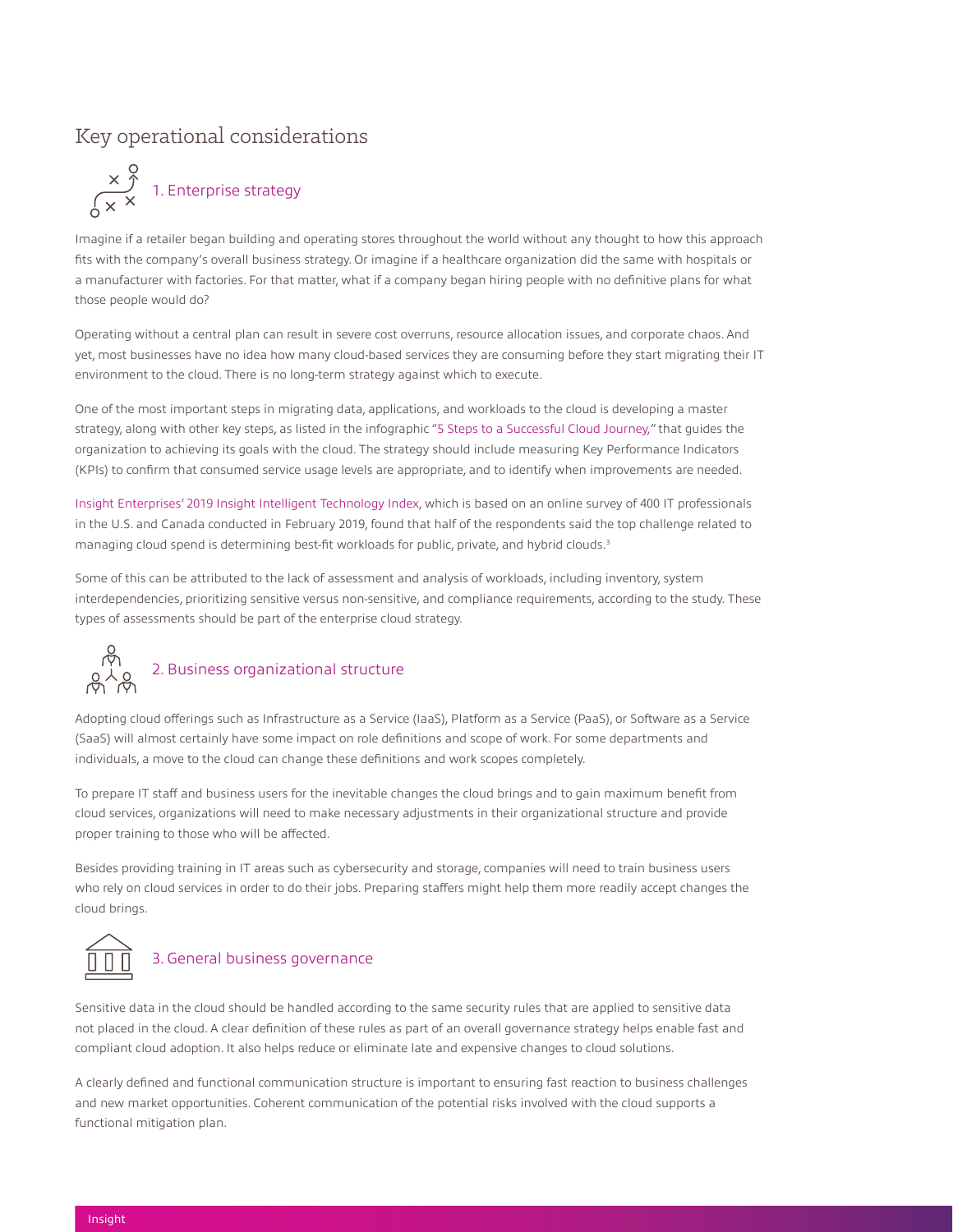In addition, a defined framework provides guidance to the enterprise, especially when introducing new technologies such as cloud service or solutions based on these technologies. The framework will provide a fast and consistent review of new solutions or options.

#### Moving to the Cloud Means New Governance, New Skills

[Learn more about general business governance by reading](https://solutions.insight.com/CDCT-Blog/July-2018/Moving-to-the-Cloud-Means-New-Governance-New-Skil)  this blog post.





Having a well-prepared procurement process and team in place can accelerate the implementation of cloud services for the enterprise. It's vital for the procurement department or function to understand the cloud, along with the associated fast request-and-deployment cycles. That way organizations can more quickly enjoy the benefits of the cloud model.

As part of this effort, companies should put in place a common order portal that serves as a single point of contact for all order processes. Managers should be able to order cloud services in the same way as other enterprise services. This ensures a fast, easy, and common way to order services that also discourages the "shadow IT" problem that has plagued so many enterprises.

Framed contracts are a common procurement approach, so it's normal to do the same with cloud services to ease service contracting. Every tool, methodology, and process that speeds up the ability to start using cloud services adds momentum to the enterprise. Easy-to-use reporting provides a base for future decision support. Reporting and consumption metrics show which services are most often used and identifies those that should be replaced or changed in some way.



#### 5. Commercial governance

Well-defined common service templates make the complexities of cloud service levels, compliance, certifications, and risk management requirements easier to navigate.

Cloud services might not have direct service contracts, so it's important to have a coherent and thoroughly tested process and/or channel to approach for questions and concerns.

Pay-per-use cloud services enable constant cost optimization. These costs should then be charged to the consumers of the services. Otherwise, there is no motivation for a department or line of business to terminate a service when it's no longer needed. If these costs are allowed to accrue, the per-use value proposition of the cloud no longer makes sense for organizations.



## 6. Project and service management

Enterprises typically have a defined approach to handling projects. The re-use of common cloud-enabled templates in project management is as important and useful for cloud projects as it is in non-cloud projects.

Project initiation is the first of several phases within the project management lifecycle. It's within this phase that managers identify a business problem or opportunity, define a solution, formulate the project, and appoint a project team to build and deliver the solution to the customer. Organizations also usually create a business case to define and address the problem or opportunity in detail, while identifying a preferred solution for implementation.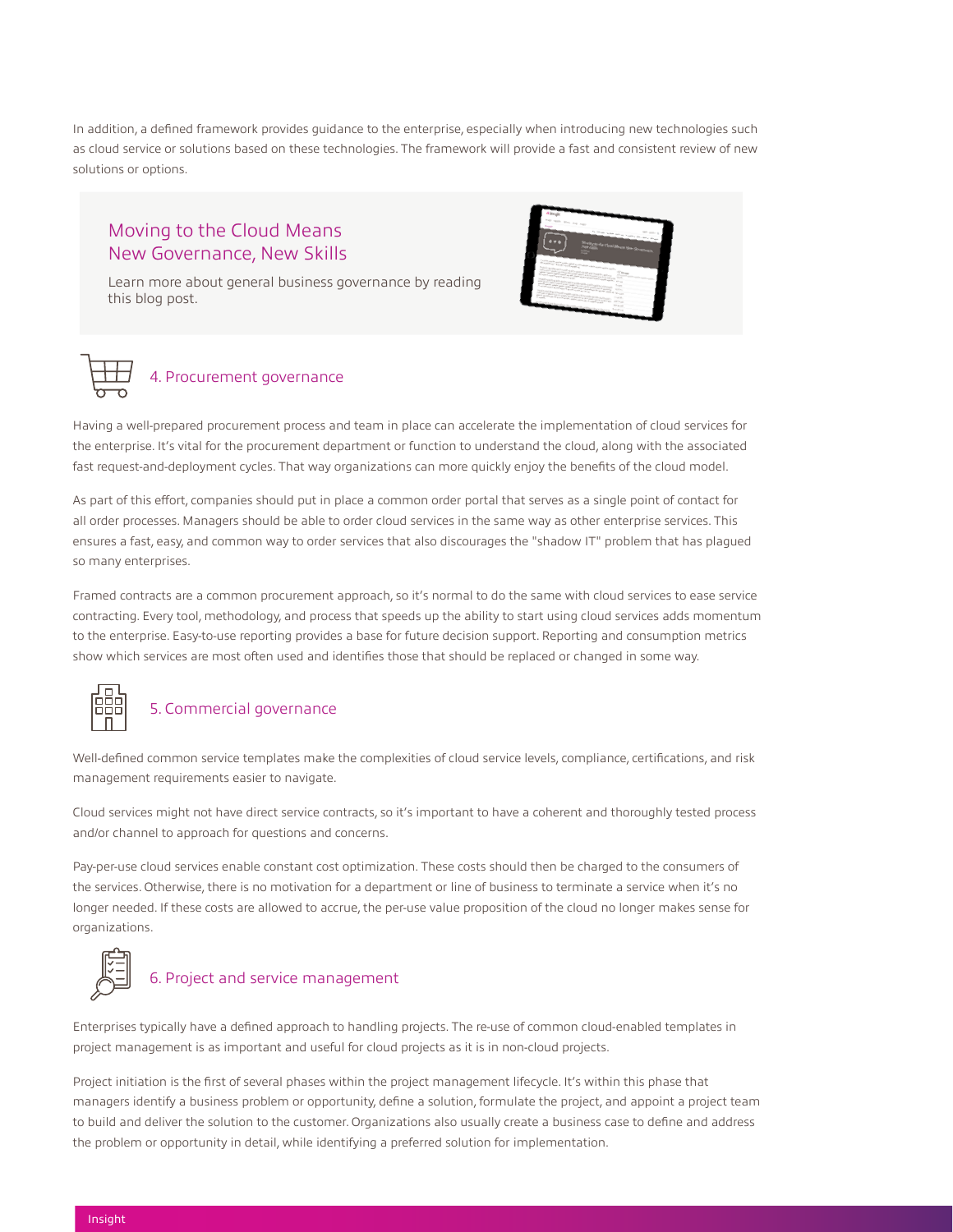Having the right skills enables teams to make informed decisions about cloud migration strategies. Usually, an enterprise needs fewer skills and resources for using a cloud service than it would if developing the solution internally. Then if needed, it's easier to customize a standard cloud solution, leveraging existing features and options, rather than developing a new solution from scratch. However, it's important to know the source of the solution that's being customized to meet the enterprise's needs.

#### How to overcome skills gaps

[Learn about one surefire approach to to navigating skills](https://www.youtube.com/watch?v=AZWXqdynqpQ&feature=youtu.be)  gaps in this video.





Technology solutions based on repeatable patterns can result in greater predictability, and fewer defects and service interruptions.

When companies use multiple cloud service providers, applications built on cloud service development patterns scale across cloud providers with less refactoring, requiring lower operational overhead and less engineering post-release work.

Delivery of standardized service offerings provides a consistent level of service across the enterprise. Among the key benefits of a standardized delivery model are improved service delivery, better data protection, faster time to value, and greater access to advanced technologies.



## 8. Technology operational processes

Having clear processes does not mean adding to the complexity of getting work done. Rather, it involves condensing and clarifying processes so that they can run more smoothly.

The main benefits of using clear processes can include cost reduction, less duplicated work, less negative impact on the business, better information quality, enhanced ability to repeat processes, reputation security, better allocation of resources, and the elimination of silos.

It's important to have properly skilled teams because they tend to perform more effectively and efficiently. Service operational costs are reduced while organizational agility is improved. This allows organizations to react faster to market opportunities or to address performance, availability, compliance, or security events more quickly and effectively.

Capacity management increases overall system performance and availability, which leads to reduced overall costs to operate and/or cost per transaction.



Cloud services are available in three main deployment types, each of which offers its own opportunities and migration challenges.

One type is infrastructure as a service. A well-architected IaaS cloud architecture allows an enterprise to move to a more business-focused and agile infrastructure model. It also introduces benefits such as dynamic scaling, a reduction in Total Cost of Ownership (TCO), and the ability to move to a metered consumption billing model.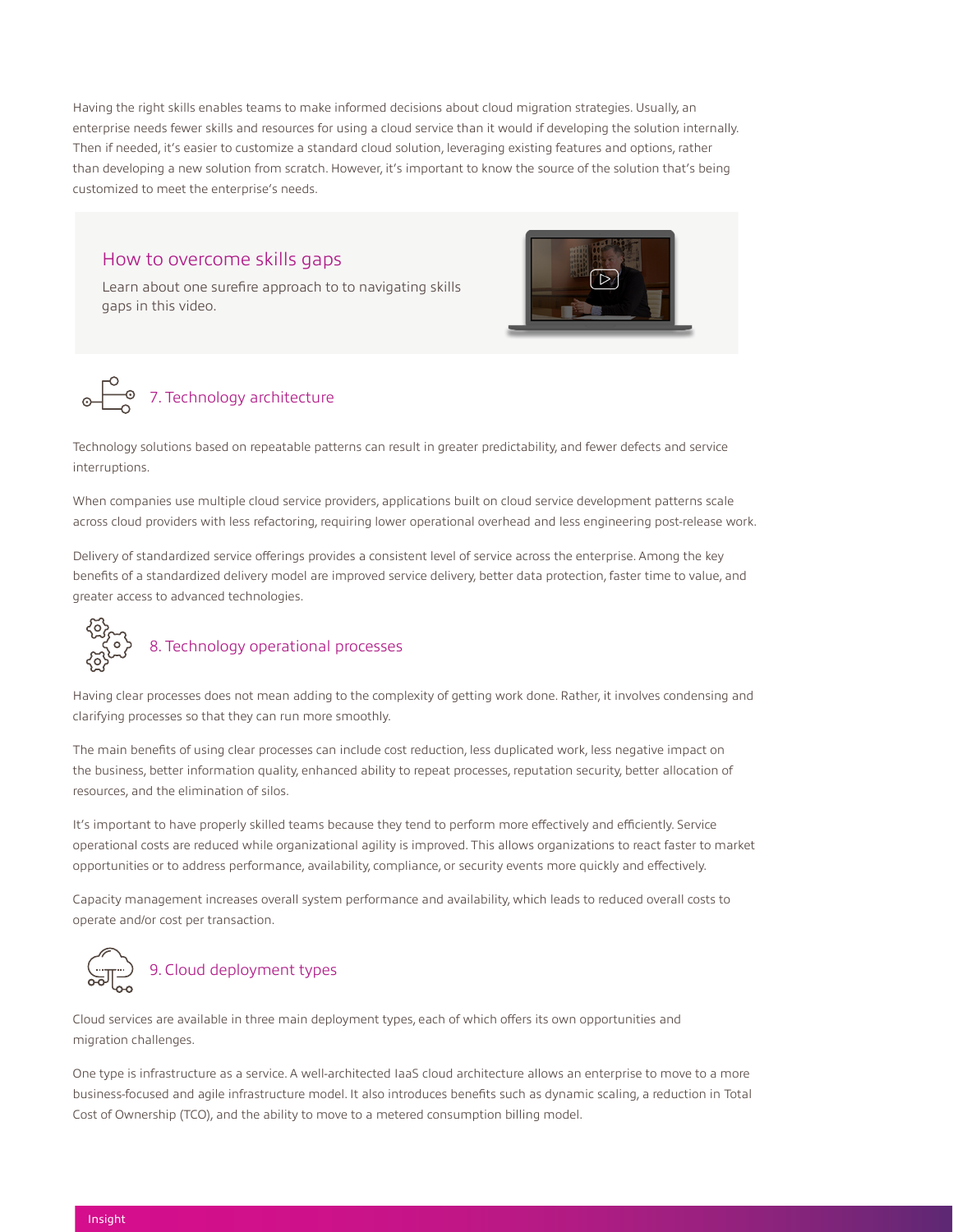A data management framework leads to improved data quality and more efficient use of data. Companies can leverage both of these to increase the available decision-making factors and reduce the cost of managing organizational data.

An identity management capability lowers the cost per user to manage identities when leveraging a common framework, reduces help desk costs, and improves service levels and security while reducing risk.

The second deployment type is platform as a service. The availability of a PaaS framework for a company's development operations can reduce the time needed to deliver applications to market, decrease prototyping and concept costs, reduce application integration costs, and improve security posture, reducing the number of events or incidents.

A scaling concept improves performance and auto-scaling, which results in decreased operational incidents related to scale and load, thereby improving the consumer experience. Common code and reusable service elements reduce the

time needed to deliver applications, decrease prototyping and proof-of-concept costs, and decrease application integration costs. In addition, common code and reusable service elements can reduce the number and severity of software defects.

The third cloud deployment type is software as a service. An enterprise policy for the use of SaaS reduces the chances of an organization incurring a data security breach or failing to comply with data privacy regulations. It can also improve data event and incident handling, which results in a lower level of operational risk.

A SaaS integration concept supports increased flexibility and agility, improves overall risk posture, lowers the chance of security or compliance issues, increases efficiency, and lowers the overall TCO.

#### [Global Leader in Consumer Goods](https://solutions.insight.com/getattachment/936c53bd-35e9-4689-9636-ac2d015d266c/Global-Consumer-Goods-Manufacturer.aspx)

See how we helped our client achieve positive Total Cost of Ownership (TCO) in the cloud.



#### 10. Information security

Last, and by no means least, is the need to have an information security strategy in place for the cloud. Cybersecurity should always be a key consideration with any technology endeavor, and a migration to the cloud is certainly no exception.

In the Insight Enterprises report, 43% of IT decision makers reported that ensuring the security of data in dispersed environments is the top challenge related to accelerated data growth they will face in the next three to five years. Modernizing data protection and recovery was cited as a challenge by 41%.4

The existence of a strong data security program for cloud services reduces risk and improves an enterprise's overall security posture. This improved security posture decreases the likelihood of a data breach and helps companies with their regulatory compliance requirements.

The benefits of having security policies and rules that are "cloud-aware" include the adoption of more secure, consistent, and efficient IT and business operational practices, reduced friction between technology teams, and increased agility.

After the information security team's skills have been updated to include cloud concepts, overall security and operational governance will be improved, resulting in better information security and decreased levels of risk for the enterprise.

Cloud infrastructure is actually more secure for areas where the cloud service provider has a clearly defined responsibility. The introduction of less stringent security practices into shared and fully subscriber-owned areas reduces the security levels of these deployments. For example, for SaaS deployments, it's critical that the customer has rock-solid access and entitlement management processes in place.